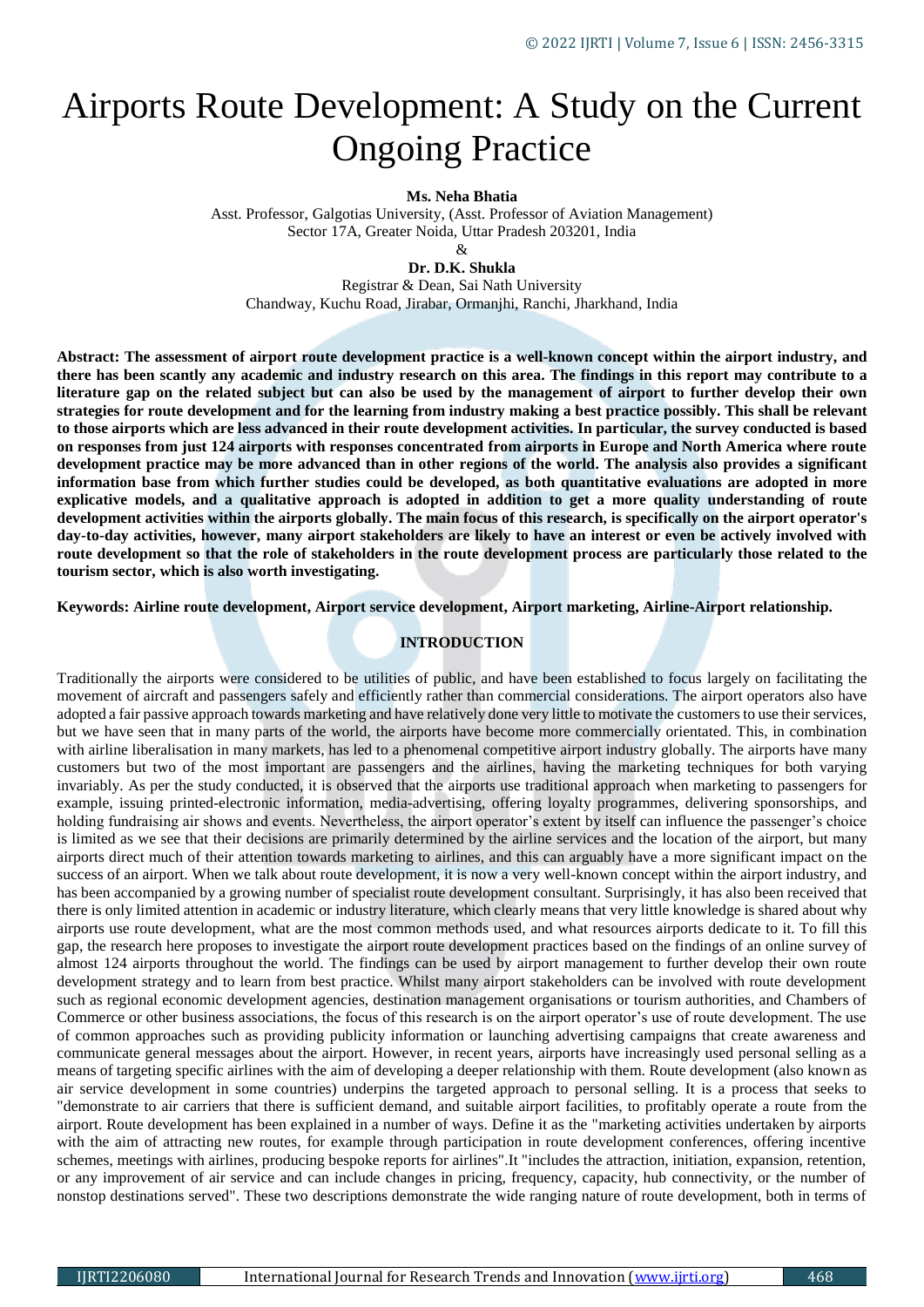its objectives and the methods used. This is not fully apparent with the name itself which arguably suggests a somewhat narrower and simpler approach.

# **OBJECTIVES OF ROUTE DEVELOPMENT**

The most obvious objective of route development is to encourage new airlines to an airport to operate new routes. Identify the air service development cycle where new services grow the traffic, which in turn makes the market more attractive and attracts more services. However, in reality, route development can have a number of different purposes including attracting new routes with new airlines, but also growing existing routes, attracting new routes with existing airlines, retaining existing routes and influencing change to existing routes (e.g. lowering fares, changing schedules, reducing seasonality, upgrading aircraft).

- i. To ensure that the implementation of the navigation infrastructure to support efficient CNS/ATM (Communications, Navigation, Surveillance/Air Traffic Management) system is based on Regional and Global operational requirements.
- ii. To avoid unnecessarily imposing the mandate for carriage of multiple airborne equipment on board or multiple ground systems.
- iii. To avoid the need for multiple airworthiness and operational approvals for intra and inter-regional operations.
- iv. To prevent commercial interests driving the Aircraft and ATM (Air Traffic Management) operational requirements, resulting in unnecessary expenditure for Airlines, ANSPs (Air Navigation Service Providers), States and International Organizations.
- v. To highlight in detail, the Global plan initiatives of ICAO and relevant navigation applications to synchronise and harmonise with global Air Navigation plan objectives.

Airports are competing aggressively for new routes from a variety of airlines with significantly different business models. It is tough to convince an airline on the merits of a new route from your airport. Air services to/from India have historically focused on addressing the Visiting, Friends and Relatives (VFR) and labour markets. And with Indian carriers having placed less emphasis on international operations until recently, sixth freedom airlines have captured a large proportion of the traffic which moves via their hubs.

# **ROUTE DEVELOPMENT**

A targeted and effective route development strategy is vital to securing long term growth for airports. Working on behalf of airports or governments, we engage with airlines to secure new air routes. Our unrivalled airline industry contacts allow us to access key decision makers, facilitating the efficient presentation of a compelling business case supported by detailed market analysis.

# **AIRPORT NETWORK DEVELOPMENT**

Our route development process is multi-staged. Multi phased analysis of the market, economy, catchment and competition identifies gaps in the airports network and determines target markets and ideal airlines to deliver these growth opportunities. We then use our in-house QSI (Quality Service Index) model to produce indicative route passenger and revenue forecasts, including the potential for transfer traffic. We develop a business case for presentation to a target airline, supported by detailed market analysis.

# **ROUTE SPECIFIC AIRLINE ENGAGEMENT**

Successful engagement with airlines needs to be focused on:

- Identifying and introducing the opportunity
- Providing robust traffic and yield forecasts
- Setting out key economic and/or leisure indicators that will underpin the proposed services
- Providing insights into airline route economics
- Ensuring the route can become financially sustainable within a reasonable timeframe.

And with the growth of the economy and rising income levels, not only is there potential for traffic to accelerate, but the profile of passengers and destinations is also changing fast:

- India is establishing business and trading relationships with a wider range of partners, driving corporate traffic in both directions;
- Outbound leisure travel is growing rapidly and Indians are become more adventurous in seeking to visit new destinations;
- As India's global profile increases and visa processes are simplified, inbound tourism is also rising;
- The Indian overseas student body and diaspora continues to expand, and in new locations;
- Meanwhile Indian carriers are now increasingly focused on finding international destinations to serve.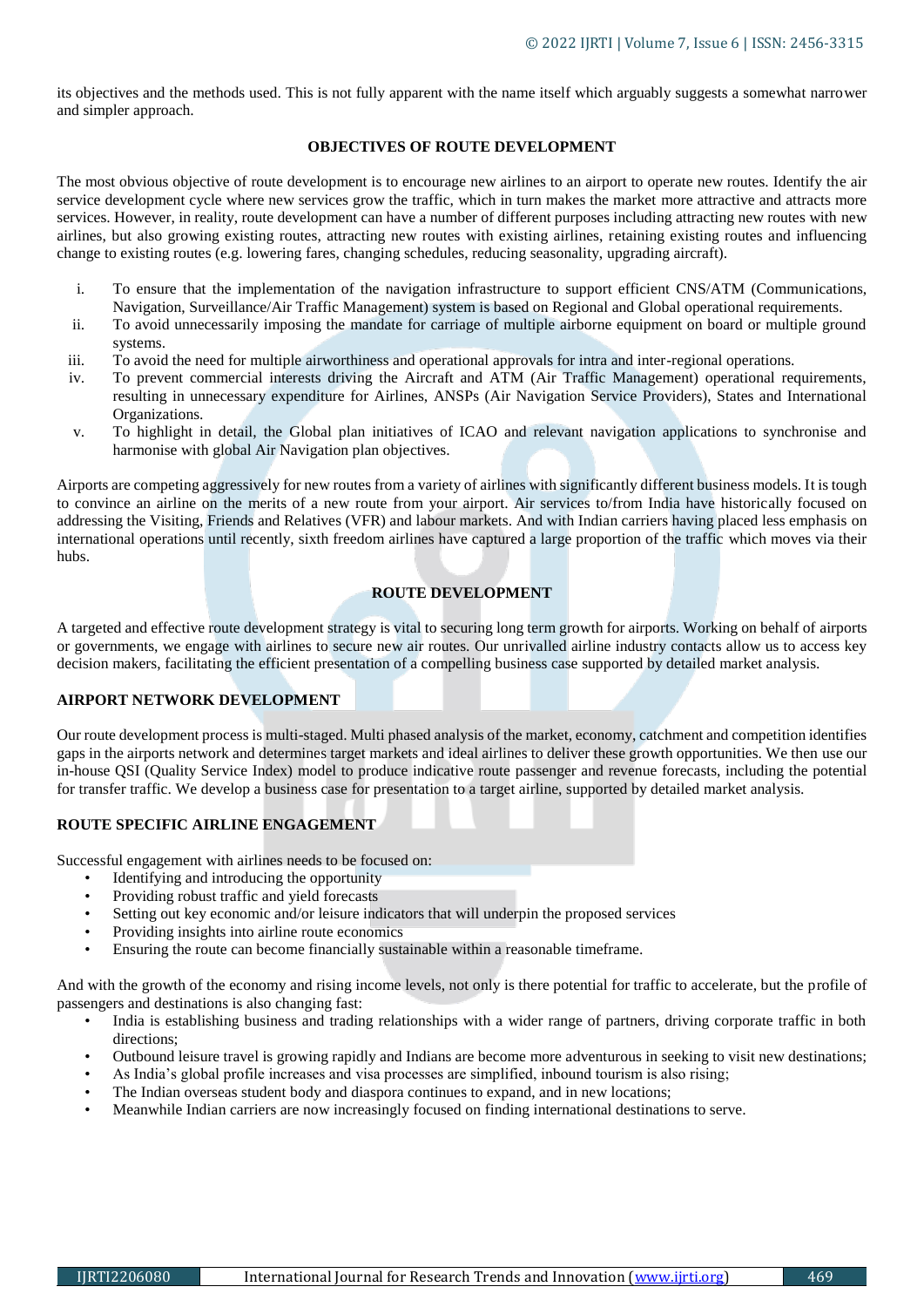## **RESEARCH METHODOLOGY**

#### **SURVEY DESIGN**

The survey was administered online using the Quest Back Ask and Act survey tool. It consisted of twenty-six, largely closed questions, relating to the three broad areas. The objectives of route development; (2) The route development process; (3) The importance of route development. For instance, that airport route development has broad objectives that include attracting new routes with new or existing airlines, retaining or growing existing routes, or influencing change to existing routes (for instance, to fares, schedules or aircraft). Literature also suggests that airports may have more specific objectives for route development that target particular types of airlines (e.g. mainline, low cost, regional, leisure/tourism charter or private/business charter) or destinations (e.g. domestic, international within the same world region or intercontinental). The survey questions were therefore designed to measure the relative importance of such objectives. The survey was written in English. A participating pre- test of the survey was carried out with 16 experts from industry and academia that have specialist knowledge of airport route development. Respondents were told that it was a draft version of the survey and were asked to provide feedback on the relevance, order and wording of questions, the length of the survey, ease of completion, and any technical issues associated with accessing and completing the survey. Respondents were also asked to provide feedback on the wording of an invitation email that would be sent to airports when inviting them to participate in the survey. Feedback from the participating pre-test resulted in only minor changes, for instance, to the wording of a few questions and the invitation email. An undeclared pre-test of at the revised and final version of the survey was then carried out by sending the survey to managers at five airports that were known to the authors and therefore likely to respond. The survey was delivered in exactly the same way as the actual survey and respondents were not told that it was a pre-test. Responses were received from four airports.

### **SAMPLING AND ANALYSIS**

Flight global Pro was used as a sampling frame for the population of world airports. It is a leading information source for the aviation industry, and at the time of conducting this study, provided profiles for 1791 airports worldwide. As selection criteria, only airports on Flight Global Pro with a complete profile including an email address and traffic data for the most recent year; 2019, were included. This resulted in a gross sample of 934 airports. Most of the airport email addresses on Flight Global Pro are for the general administration of the airport operator, so where possible, airport websites were searched in order to find an email address for named route development personnel or other named personnel (largely airport managers or media contacts. Responses were received from 124 airports resulting in a gross sample response rate of 13 per cent. A greater proportion of responses were received from named route development personnel compared to other named personnel or the general administration. Twenty- one per cent of email addresses for airports in the gross sample were for named route development personnel, 33 per cent for other named personnel, and 46 per cent for the general administration. The net sample has a greater proportion of mid-sized airports, and airports from Europe and North America – possibly because they are more active in route development, and therefore more interested in taking part in the survey. The findings of the survey are therefore biased towards those airports. Only net sample data has been provided for ownership of the airport operator in Table 1 due to difficulties in finding accurate data for the population and gross sample.

| Airport characteristic                         | <b>Sampling</b><br>frame | <b>Gross</b><br>sample |      | <b>Net Sample Difference (net</b><br>– frame) |  |
|------------------------------------------------|--------------------------|------------------------|------|-----------------------------------------------|--|
| Size(total passenger, 2019)                    |                          |                        |      |                                               |  |
| $<$ 1 million<br>1 million to $<$ 5 million    | 66.4<br>18.6             | 50.1                   | 47.6 | 18.8                                          |  |
| 5 million to $<$ 25 million 25 million or more | 11.7<br>3.3              | 26.8                   | 29.0 | 10.4                                          |  |
|                                                |                          | 17.3                   | 18.6 | 6.9                                           |  |
|                                                |                          | 5.8                    | 4.8  | 1.5                                           |  |
| <b>Region</b>                                  |                          |                        |      |                                               |  |
| Africa                                         | 7.6                      | 6.0                    | 1.6  | 6.0                                           |  |
| Asia                                           | 1.4                      | 12.3                   | 7.3  | 14.1                                          |  |
| Europe                                         | 32.4                     | 48.7                   | 58.1 | 25.7                                          |  |
| Latin America<br>Middle East                   | 12.8                     | 7.6                    | 3.2  | 9.6                                           |  |
| North America                                  | 2.1                      | 2.7                    | 1.6  | 0.5                                           |  |
|                                                | 23.7                     | 22.7                   | 28.2 | 4.5                                           |  |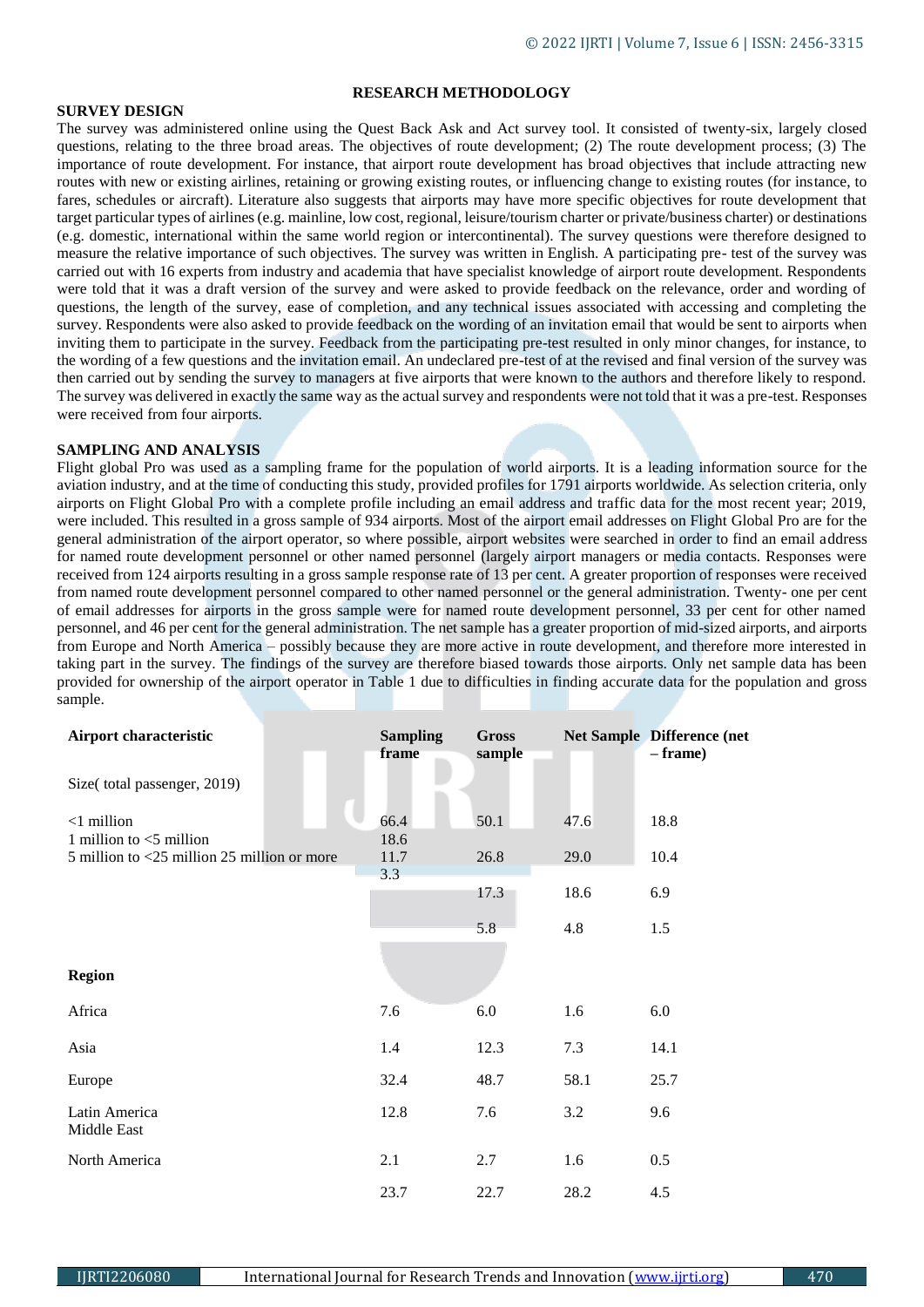-

#### **Ownership of airports operator**

| Public, Administration Public, Corporation Mixed- |                          | $\overline{\phantom{a}}$ | 40.3 |  |
|---------------------------------------------------|--------------------------|--------------------------|------|--|
| Public, Private Full Private                      | $\overline{\phantom{0}}$ | $\overline{\phantom{a}}$ | 38.7 |  |
|                                                   | $\overline{\phantom{a}}$ | $\overline{\phantom{a}}$ | 96   |  |
|                                                   | $\overline{\phantom{0}}$ | $\overline{\phantom{a}}$ | 113  |  |

Some responses are analysed using inferential statistics to investigate differences, for instance, in responses to questions according to size or geographic location of the airport, or ownership of the airport operator. Tests that have been used are dependent on the variables under consideration and include the Independent Samples t-test, One- Way Analysis of Variance (ANOVA), and Pearson's Chi-Square. Only results that meet the specific criteria of each test and produce significant differences (p<0.05) are reported in this report. In order to optimise the number of cases in each sub-group, dichotomous categories were created for certain variables. Airport size is dichotomised between smaller airports (with less than one million passengers per annum) and larger airports (with one million or more). Ownership of the airport operator is dichotomised between public airports (with a full publicly owned operator) and private airports (with an operator that is owned by at least part private interests). One question in the survey asks respondents about the extent to which they have used different ways to communicate route development opportunities to airlines during the last 12 months. The question lists ten items (ways of communication) that can be combined to provide an indication of the overall extent to which respondents communicate route development opportunities to airlines.

## **PLANNING NEW ROUTES BETWEEN AIRPORTS**

Route planning is the process of identifying and evaluating the feasibility of new routes for an airport by a given airline. Recently, some numbers have been shared on the success rates of new routes. This rate is defined as the percentage of newly developed routes that remain in service one or two years after inauguration. As this rate increases, it indicates that the airline has the capability to properly anticipate new route performance in the short term. One would expect that this rate is on the high side, given that most airlines deploy internal and external consulting resources to study route feasibility before their deployment. For several low-cost carriers in the U.S., for example, this rate was in the range of 50-70 per cent, meaning that in the best-case scenario, about 30 per cent of new routes fail. Given the costs and investments associated with developing and deploying new routes, it is uneasy for an airline to have too many failing routes. Understandably, airlines and airports want their businesses to grow. One common mistake among planners is that they rely more on wishful thinking rather than market reality, resulting in a tendency to be over-optimistic in developing route plans.

#### **Determining route feasibility**

Studying route feasibility is mostly performed using a systematic ad hoc calculation process. This process is mostly data driven, relying on estimation and forecasting methods to guide decision makers on the expected performance of routes.

#### **Identifying the route**

The first step of the process is pertinent to naming the route to be investigated. As the airline size and the diversification of its fleet increases, one would expect that there are an enormous number of routes that can be investigated as new additions to its network. Airlines that adopt hub-and-spoke network structures typically start and end routes at their hub. On the other hand, point-to-point airlines extend services from any of their current destinations. Airlines need tools that continuously scan all routes and identify a subset that is worth going through a detailed feasibility study. This scanning mechanism should be able to identify the routes that the airline is authorised to fly and have, or could have, the appropriate slots at the origin and destination airports. This identified route could have one or more of the following characteristics: Capacity-underserved during one or more of the seasons, have potential demand growth, fits in the airline's network structure and business model, fleet compatibility, have potential to stimulate new demand, may attract demand from nearby major airports if any, have cargo revenue, is cost effective, and have premium yield. The lack or inaccuracy of this tool to shortlist potential routes may easily result in an opportunity loss for the airline, especially if a competing airline acts faster.

#### **Identifying the demand**

The second step is pertinent to identifying the demand generation for the new proposed routes. In other words, it identifies sources or markets from which demand could be generated. For routes serving as point-to-point, the demand is only generated between the city-pair of the route. For hub-and-spoke airlines, the demand on the route includes the demand to/from the hub (local demand) and the demand to/from the different destinations that the airline is serving beyond the hub (connecting demand). Connecting travellers will be using the proposed route as part of their connecting itineraries. Attention should be given to demand that the new proposed route could attract from adjacent destinations. In addition, demand that could be generated from possible interline agreements (for example, code-sharing) should also be taken into consideration. All characteristics of demand such as purpose of travel (leisure, business, religious, visiting family and friends), income, and age should be identified. The demand of the route in a point-to-point airline network is estimated simply by multiplying the size of the total demand in the local city-pair by the market share of the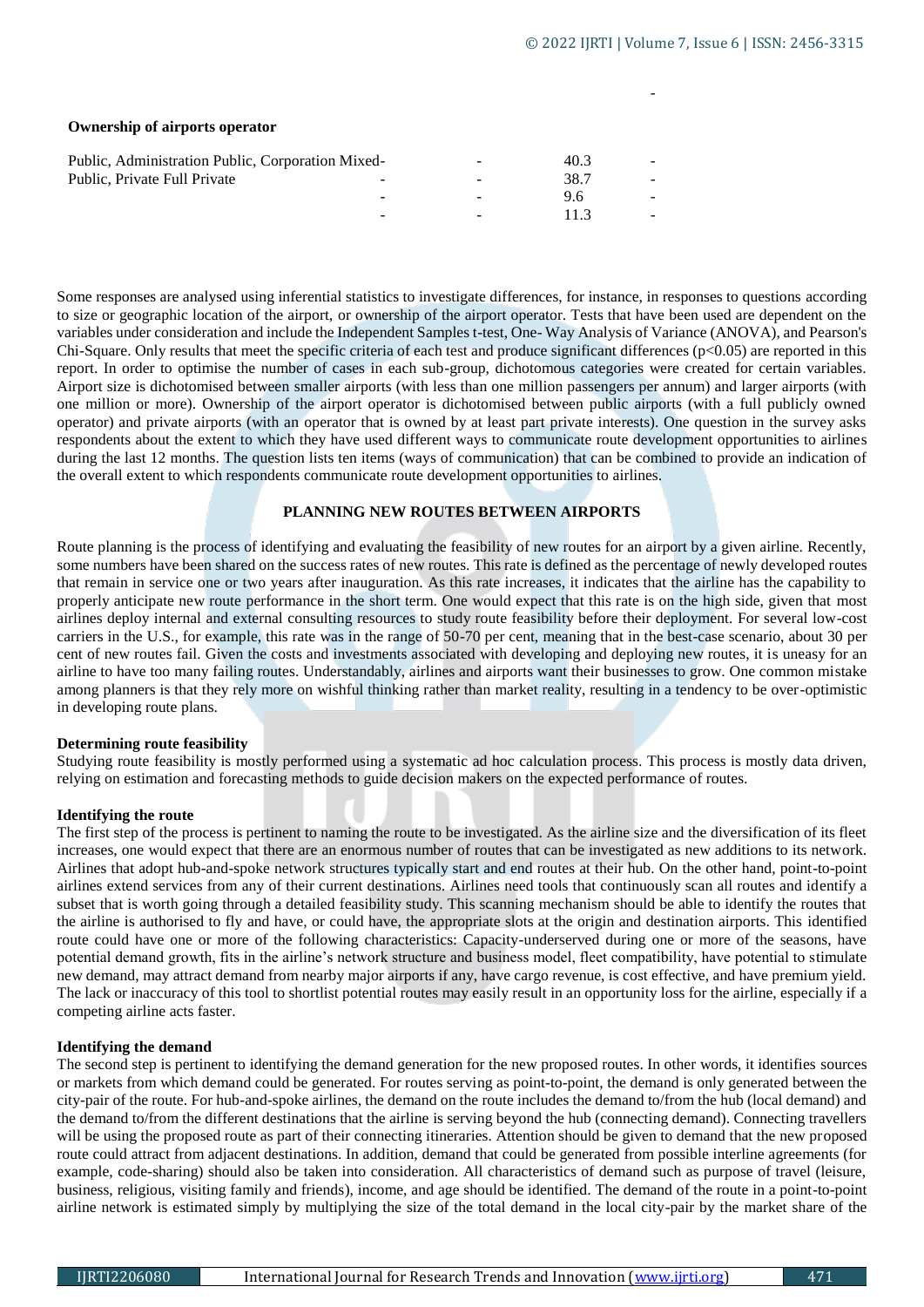itinerary representing the route. For a route in hub-and-spoke airline, demand is calculated in a similar way for the local demand. In addition, the connecting demand from each city-pair is estimated by multiplying the itinerary's market share in the city- pair by the size of demand in this city-pair. Then, total demand of the route is calculated by adding the estimated local and connecting demand. An approximated revenue is estimated by aggregating the revenue from the local and connecting traffic.

#### **Identifying the volume**

The next related task is predicting the size of each source of demand generation. This task is about predicting how many travellers (or how much cargo) could be travelling in each city-pair that could be generating demand to use the proposed route. In other words, this prediction is for the city-pair that generates the local demand and city-pairs that generate the connecting demand (if any). This demand is estimated regardless of the mode of transport. It includes knowing the historical demand travelling in the city- pair with its growth, seasonally. It also includes estimating the additional demand that could be stimulated or attracted from nearby destinations, when the new route is served. This step is tricky because it is well known that demand is supply-dependent. In other words, the amount of demand that could be stimulated or attracted will depend on the new service (i.e. its price and quality). It is obvious that the ability to accurately determine the demand-generating markets together with their size is crucial for the process' accuracy. One major drawback is when planners rely on a single source for data and a single methodology for predictions. Data sources and prediction methodology could vary significantly, especially in less-developed markets. Thus, it is highly recommended that planners rely on several resources for data collection and demand prediction to minimise any potential bias.

#### **Identifying the competition**

The next step in the process is to know the competition. In each city-pair that generates demand (either local or connecting), all competing itineraries are identified. These itineraries could be non-stop or connecting itineraries. Each itinerary is identified by its measurable characteristics including price, number of stops, departure/arrival time, travel time, travel distance, connection duration and location (if any). Other competing modes of transport such as trains and buses are also identified with their characteristics. When the set of competing itineraries in each city-pair is identified, a methodology is used to estimate the market share of each itinerary. Relying on large sets of historical data, there have been several models developed to estimate the market share of each competing itinerary in a city-pair. These models, which are known as the Quality Share Index (QSI) models, estimate the market share of the itinerary as a function of its measurable characteristics. These models typically vary in the comprehensiveness of their methodology and the accuracy of their results. Again, where possible, planners should adopt more than one model to estimate market shares to minimise any bias.

#### **Implementing a new route**

Based on the demand and revenue estimation, and on fleet type availability, the flight frequency and seat capacity can be determined. Accordingly, cost estimation can be performed – crucial for route implementation. This cost typically includes terminal fee, gateuse fees, rental fees, landing fees, cost per enplaned passenger (CPE), fixed-base operator (FBO) charges, and charges for other services. Given the estimated revenue and cost of the route, the calculation of profit margin is straightforward. It should be noted that while the route could be profitable, an airline might decide not to consider it at the current time, if they believe there are other routes that could yield higher profit margins. Implementing a new route, in most cases, requires additional attention and support to make sure that the new route is meeting the planning expectations. In the early phases of the route implementation, it becomes important to observe the route performance including fares, trend of bookings by time and point of sale, customer feedback on service, media coverage, response of competing airlines, and feedback from sales agents. As needed, adjustment in service pricing might be required to attract and stimulate demand as needed. Airlines should be ready to respond to any competitive actions from competing airlines such as sales campaigns or capacity increases.

#### **FINDINGS**

#### **The objectives of route development:**

Airports pursue a range of route development objectives. The greatest focus is on the more challenging and high-risk objective of attracting new routes with new airlines. Airports also have a strong focus on growing existing routes, attracting new routes with existing airlines, and retaining existing routes. Larger airports are significantly more focused on attracting new routes with new and existing airlines compared to smaller airports. This may of course be due to there being greater opportunities to attract new routes at larger airports because of their higher level of potential demand. The least focus is on influencing change to existing routes, which is likely to be more of an airline function. Of those that have concentrated on influencing change to existing routes, the greatest focus of change is to frequency (87 per cent of respondents), followed by timing (62 per cent), aircraft type (56 per cent), fare (35 per cent), and reliability/punctuality (29 per cent).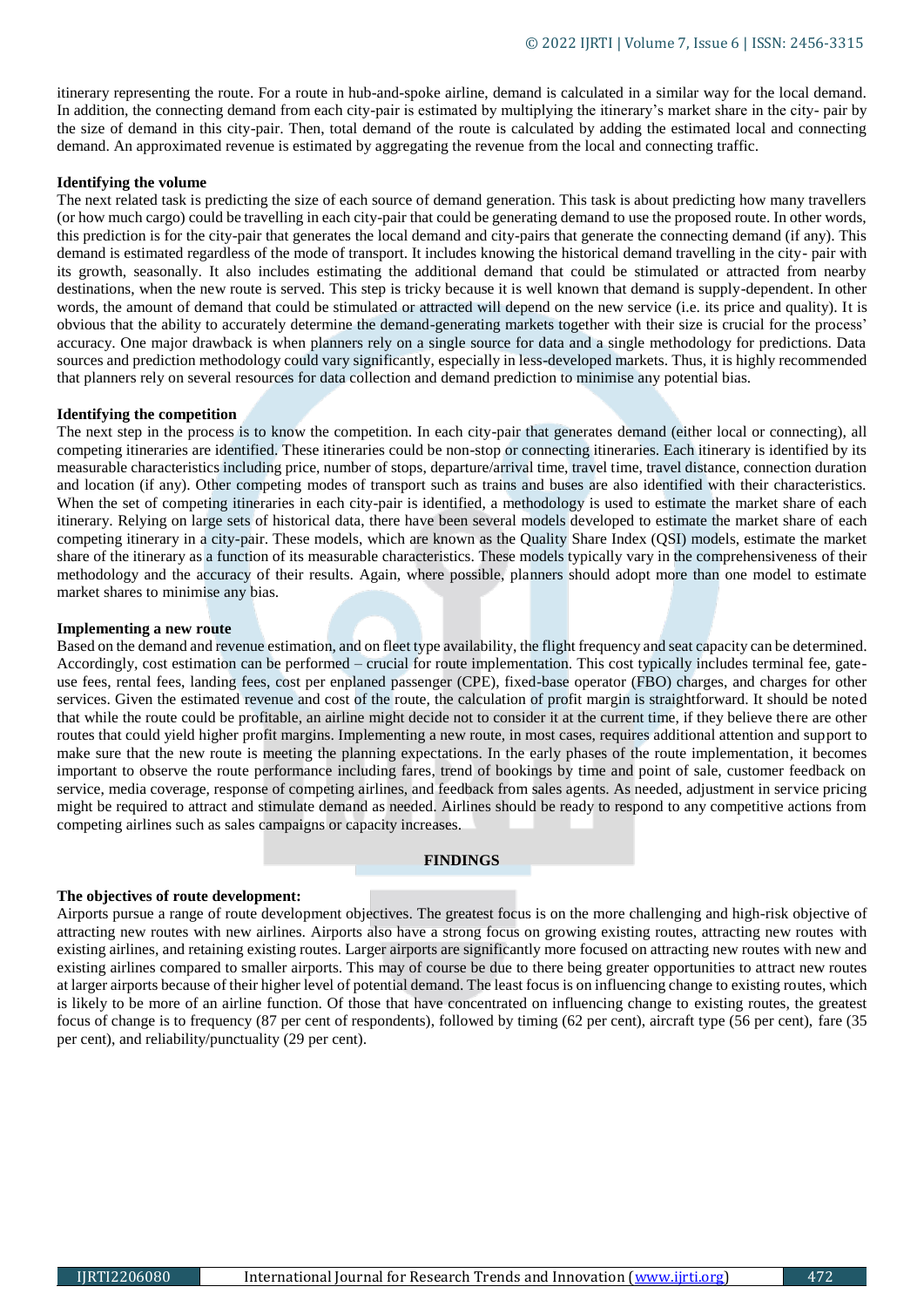# **Table 2**

Extent to which airports have pursued the following objectives for route development during the last 12 months

|                                                                                                                                                         | % Respondents   |    |    |                                  |                        |     |                                           |
|---------------------------------------------------------------------------------------------------------------------------------------------------------|-----------------|----|----|----------------------------------|------------------------|-----|-------------------------------------------|
| Objective                                                                                                                                               | Great Some      |    |    | Very                             |                        |     | Not at all Mean SD N Extent Extent Little |
| Attract new routes with new airlines                                                                                                                    | 116             | 62 | 33 | 3                                | 2                      | 1.5 | .651                                      |
| Attract new routes with existing airlines                                                                                                               | 115             | 57 | 32 | 6                                | 5                      | 1.6 | .825                                      |
| Grow existing routes                                                                                                                                    |                 |    |    |                                  |                        |     |                                           |
|                                                                                                                                                         | 115             | 58 | 29 | 9                                | 4                      | 1.6 | .826                                      |
| Retain existing routes                                                                                                                                  |                 |    |    |                                  |                        |     |                                           |
|                                                                                                                                                         | 115             | 50 | 31 | 16                               | 3                      | 1.7 | .827                                      |
| Influence change to existing routes                                                                                                                     |                 |    |    |                                  |                        |     |                                           |
| $\sim$ $\sim$ $\sim$<br>$\sim$ $\sim$ $\sim$<br>the contract of the contract of the contract of the contract of the contract of<br>$\sim$ $\sim$ $\sim$ | 113<br>$\cdots$ | 27 | 39 | 23<br>$\cdot$ $\sim$<br>$\cdots$ | 11<br>$\rightarrow$ 00 | 2.2 | .953<br>$\cdot$ $\cdot$                   |

Mean = 1 'great extent', 2 'some extent', 3 'very little', 4 'not at all'. Significant difference in means according to the Independent Samples t-test: a Smaller (mean 1.6, N 52, SD .771), larger (mean 1.3, N 64, SD .500), t(114)2.552, p.012. b Smaller (mean 1.9, N 51, SD 1.005), larger (mean 1.4, N 64, SD .545), t(113)3.693, p.000.

Smaller airports are more focused on regional and leisure/holiday charter services (although the result was not significant) while larger airports are significantly more focused on mainline, low cost and cargo services, and to foreign destinations. This is to be expected given the more limited market and potential for demand at smaller airports, which means that their focus is more likely to be on regional airlines that operate smaller aircraft or leisure/holiday charter services that tend to operate on a seasonal and less frequent basis. The latter allows tour operators to fill larger aircraft at peak periods on inbound or outbound services to tourism destinations. The focus of larger airports on scheduled mainline or low cost services to foreign destinations is reflective of the larger markets that they serve and the greater potential for demand. Focusing on operators of larger aircraft and longer routes provides the opportunity to serve more passengers per aircraft movement – something that is particularly important for airports that have capacity constraints (e.g. on slots or runway use). It also generates increased passenger throughput and longer dwell time in the terminal, which subsequently offers opportunities for increased commercial revenues from passenger expenditure (e.g. in shops, cafes and restaurants).

# **The route development process**

Marketing research plays an important role in the route development process. Ninety- five per cent of airports stated that they had provided and presented airlines with market research to prove potential for route development during the last 12 months; 60 per cent 'to a great extent', although that figure varies according to airport size with 52 per cent for smaller airports compared to 77 per cent for larger airports. The more limited internal resources and expertise at smaller airports. National statistics offices are the most widely used individual source of data for airport route development purposes, and are a useful and often free source of data on catchment area characteristics. Collectively, the most widely used sources are of true origin and destination demand and schedules data such as Sabre, OAG, IATA, Innovata, ICAO and DIIO (see Fig. 1). Published forecasts and reports and national aviation authority data such as from a civil aviation authority or government department are also widely used. A large proportion of airports have used 'other' sources including government/immigration records, BEONTRA, data from consultants, internal airport records, MIDT, ARC, CAPA, Data Miner, Flight global, travel surveys, tourism/Chamber of Commerce data, IATA PaxIS and PTM data. Most airports use a range of data sources for route development purposes. Almost 85 per cent have used two or more of the sources listed in Fig. 1, whilst almost 20 per cent have used five or more.



Fig. 1. Data sources used by airports for route development purposes during the last 12 months.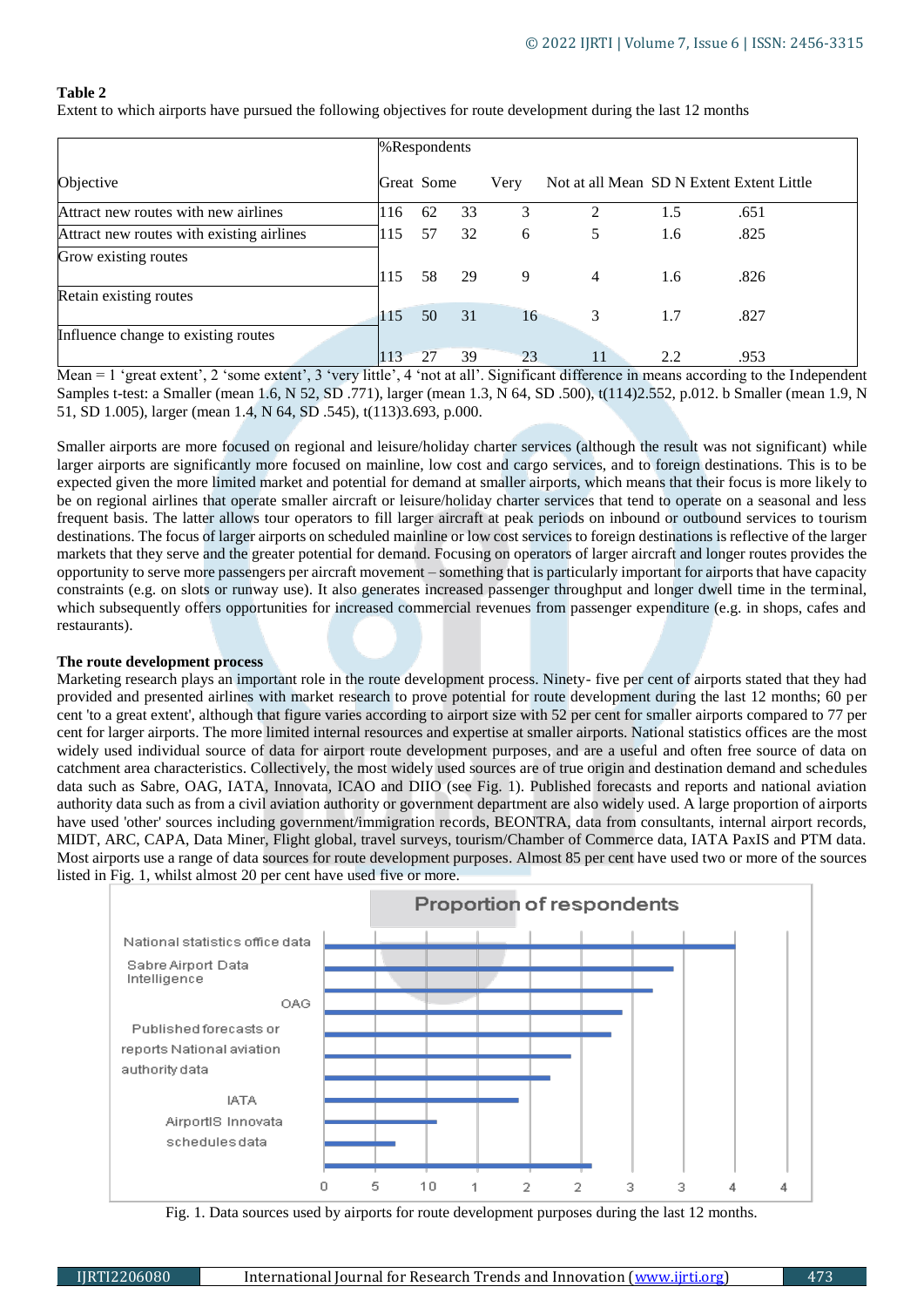Airports then use a range of tools to analyse the data. Almost 90 per cent of respondents have used at least one tool during the last 12 months. The most common tool used by 71 per cent of respondents is a market stimulation forecast – a forecast that is typically based on knowledge of similar routes, 51 per cent used traffic allocation models (e.g. for route opportunities that compete with existing routes at local competing airports), and 38 per cent used QSI or connection builders (e.g. for assessing connecting traffic potential versus competing hubs). Sixty-four per cent of respondents also used surveys during the last 12 months to identify opportunities for route development. The most common groups surveyed by airports are passengers (88 per cent of respondents), businesses (60 per cent), airlines (28 per cent), travel trade (26 per cent), and residents (25 per cent).

The greatest focus of airports is on providing airlines with information about the airport's catchment area such as population, travel propensity, demographics, business/tourist activity, and surface transport. This is followed by information about marketing support that may be available such as fee deductions or incentives, joint advertising campaigns, and sharing of market research, route forecasts such as on the nature of traffic, traffic forecasts, simulated traffic, schedule and load factor, and airport facilities and profile such as infrastructure, services and other airlines at the airport. Airports have less focus on providing a financial evaluation, for instance, on operating costs per block hour, yields, forecast revenues, costs and profits. This finding is consistent with the findings supports his argument that airlines are generally not influenced by the financial evaluation of routes by airports – something that they are likely and more able to do themselves – and that instead, airlines are more influenced by information about the airport's catchment area characteristics, marketing support that may be available, and the airport's profile and facilities. Such information is often made publicly available by airports, and presented on a business-to-business section of their website.

## **The importance of route development**

Route development appears to have been given a much higher profile within airports during the last few decades. It would have been difficult to find an airport with a specific team employed to conduct route development activities 20 to 30 years ago, that over half of airports responding to the survey have a route development team, of which 44 per cent have a route development team based at the airport itself, and 10 per cent have a route development team based within the head office of the airport authority. This is especially the case for airports operated by private interests where 86 per cent of airports have their own route development team compared to just 47 per cent of airports operated by public interests. The airport manager and/or a deputy manager is responsible for route development activities at a large proportion of airports (32 per cent), and this is especially the case for smaller airports where the figure increases to 54 per cent. Fourteen per cent of all airports come under 'other', where the main responsibility for route development is either with another department at the airport, another department based within the head office of the airport authority, consultants, or as a partnership with a promotion board or regional development agency. The use of consultants was only reported for smaller airports operated by public interests. The human resources devoted to route development activities have increased in recent years. 116 airports responding to the survey provided data on the number of employees (nearest average number of full-time equivalents/FTEs) that worked specifically with route development in 2013 compared to 2008. Airports have experienced an overall increase in route development FTEs of 15 per cent during the last five years. The number of FTEs has increased at 42 per cent of airports, remained the same at 47 per cent, and declined at 11 per cent. Sixty-nine airports responding to the survey provided data about expenditure on route development. The average expenditure on route development (excluding personnel costs) is US\$346,645.

### **Approach**

- Analysis of route-wise traffic flows, supported by our database on the impact of new services on traffic stimulation
- A strategic filtering process
- Detailed catchment area analysis to understand the economic drivers of traffic
- Consultative primary research amongst travel agents, OTAs, tour operators, travel management companies, tourism boards and hotel companies to understand traveller behaviour, preferences and trends
- In-depth engagement with the leading distribution channels to understand price sensitivity, seasonality and booking patterns
- Benchmarking of destination attributes in both directions e.g. variety of attractions and activities, cost and quality of accommodation, challenges with food or language, visa policy, safety and security etc.
- Assessment of transfer opportunities and the impact of alliances and codeshares
- Knowledge of the network and fleet plans of prospective airline operators and their strategic priorities
- Understanding of the government's bilateral policy settings and their likely direction
- Prioritisation of potential routes and airline operators
- Financial modelling of airline route feasibility
- Identification of critical risks and associated mitigation strategies

## **THE POST-COVID-19 FLIGHT PLAN FOR AIRLINES**

The airline industry has been hit extremely hard by the COVID-19 crisis—even harder, perhaps, than by the events of 9/11 and the 2008 global financial crisis put together. With unprecedented consequences, many airlines have grounded all, or almost all, of the planes in their fleet. Several are now flying passenger aircraft as freighters. Most of the commercial, network, and operations teams are still scrambling to repatriate passengers and decide which flights to keep. Meanwhile, executives are in touch with governments, employee representatives, and suppliers to formulate responses under very dynamic circumstances. When flying through such turbulence, it's critical to focus on the horizon. Therefore, we propose a data-driven, action-oriented, and digitally supported "flight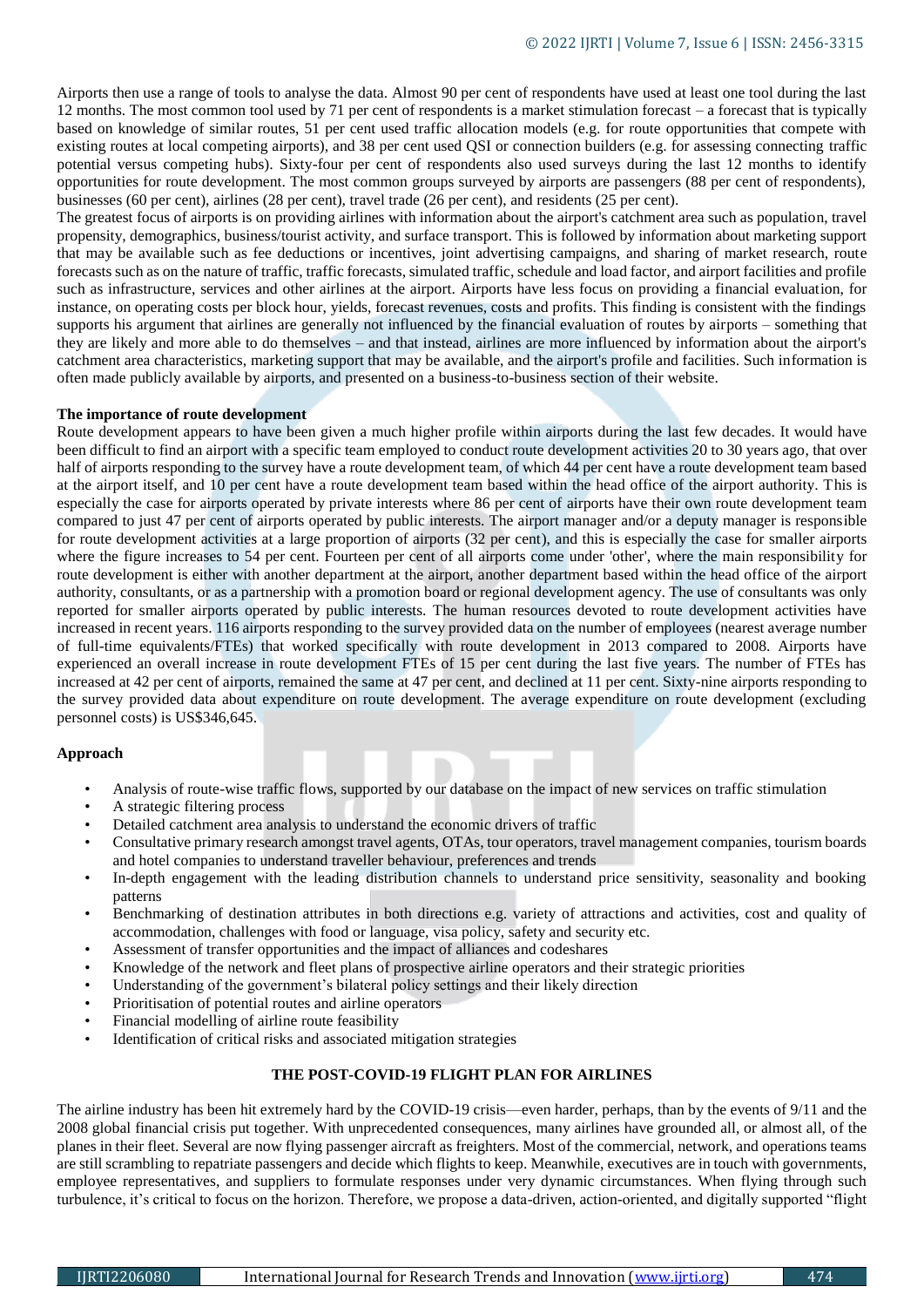plan" to help airlines emerge stronger from the COVID-19 crisis. Our flight plan for the new normal takes into account various air travel demand scenarios (which are in part a function of the duration of the COVID-19 Crisis) and airline market structure scenarios (shaped by, for example, airline failures, government intervention, and consolidation).

### **DURATION OF THE COVID-19 CRISIS**

The most critical question today concerns the duration of the crisis in light of government responses and the progression of the virus. While we would all like to believe that the crisis will resolve within a matter of weeks, the reality is that we don't yet know how long it will last. What's more, the duration is likely to differ by region and by country. So, for now, we are considering various scenarios and observing key indicators to learn which of those scenarios are most likely to occur. For example, we are tracking the spread of the virus by country and gauging the responses by governments, including the type and duration of travel restrictions and the specific conditions under which they might be relaxed. We are also monitoring indicators that measure consumer sentiment, such as internet searches. Also, we expect that governments might begin imposing specific limitations for inbound and outbound passengers, including requirements before boarding (similar to the security measures put in place after terrorism events), such as mandatory health screenings or certificates.

## **DEMAND RECOVERY SCENARIOS**

Closely related to the duration of the crisis is the question of how quickly—and to what extent—air travel demand will recover. Data from previous crises, such as the SARS epidemic and the events following 9/11, shows how long it has taken the industry historically to return to precrisis levels. However, forecasts for the current crisis indicate that the duration and impact will be much more severe than any we've seen before. In mid-March, the International Air Transport Association (IATA) forecast a loss of \$252 billion in revenue—44% of 2019 revenue. As a result, the industry may have to manage structural demand changes (such as the state of the economy— depression, recession, and rebound) and megatrends (such as the dramatic rise in remote working, more locally oriented supply chains, and a focus on sustainability). In addition, health concerns might initially curb passengers' inclination to fly. We expect to see differences, in terms of duration and impact, between business and leisure travel for both short-haul and long-haul trips. For business demand, we expect a relatively quick rebound (in both short-haul and long-haul) as business travelers try to reestablish their businesses. However, the level of rebound will depend on the state of the economy and any long-term structural impact of remote working practices, which has yet to be determined and which will have to be assessed with consumer research. For leisure demand, we may see a distinction between short-haul and long-haul. For short-haul, we expect that many passengers will want to get away on trips after being housebound for weeks or months, once they are reassured that flying and traveling are safe again. Long- haul leisure usually takes more time to plan, so it is likely to rebound more slowly. Our flight plan for the new normal must take these differences into account, especially when making network and fleet decisions, as well as planning for the initial rebound after markets reopen. For now, we are tracking five potential scenarios: one, at this point, seems highly unlikely to occur; the other four are all possible, with the prolonged U- shape being the most likely, in our view. We are also tracking the indicators necessary for any given scenario to become reality. This model allows us to forecast the demand outlook as accurately and dynamically as possible.

# **MARKET STRUCTURE**

An important component of our flight plan involves assessing the market structure in the airline industry after the COVID-19 crisis. Which airlines will survive, and what will they look like? What will be the role of governments? Do we expect to see any consolidation? Again, we must consider different duration scenarios. But we believe that, under any scenario, the industry will be forever changed, much as it was after 9/11 and the 2008 crisis. To predict the market structures that could arise given the different duration scenarios, we first take into account airlines' starting positions in terms of liquidity and balance sheet strength. Then, to predict viability, we factor in potential government support as well as any given company's ability to adjust the cash-out. Predicting which airlines that governments will choose to continue to support for more than a few weeks or months is complex. For example, it might be challenging to encourage governments to invest in airlines that are based in other countries—such as carriers that are part of airline groups. Governments may well want to support investment in their own country's airline while ensuring that they do not support (whether directly or indirectly) airlines elsewhere. They may also need to consider the question of fairness when multiple airlines in a particular country require support. And beyond government support and market concentration (as a result of some airlines failing because they could not gain support from governments or other investors), there might be some consolidation opportunities, particularly as the industry rebounds. We expect the changes in regions, and the countries within them, to differ significantly, largely because of the variation in governments' responses to the crisis and the types and levels of support they offer. For example, in Europe, several countries have announced support for airline employees, which is helping companies to drastically reduce their employee costs. Similar support has been, or likely will be, offered (whether to employees directly or to companies) in the Middle East and some Asian countries. The US is offering a rescue package for all carriers that comprises a mix of payroll grants and loans. We also expect airlines to differ within each region in terms of financial health, probability of benefiting from government support, and both willingness and ability to participate in consolidation or fragmentation. In Europe, for example, several airlines that are part of an airline group were in relatively strong health as the crisis started. These companies are likely to receive government support because of their importance to the economy, and they could be the ones driving consolidation efforts. We also expect that smaller flag carriers, which have an important economic role beyond employability, will continue to receive either direct or indirect government support during the crisis, but we think that those airlines are unlikely to drive consolidation as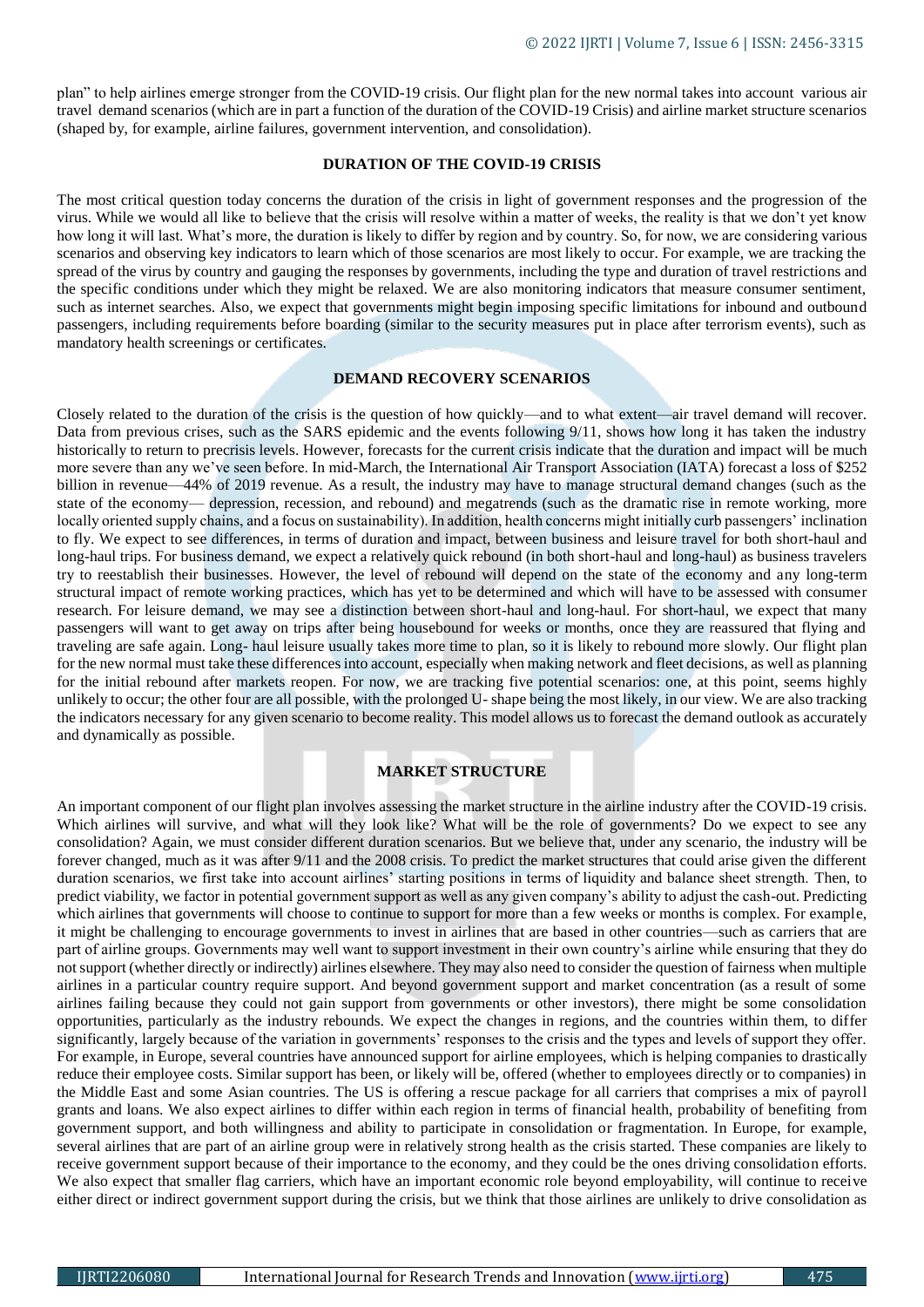buyers. Larger low-cost carriers (LCCs) were in strong health going into the crisis and may not require support (or, if they do, may need the support of multiple governments). For small airlines and tour operators, the level of support will depend to a greater extent on whether respective countries provide support to employees more broadly and whether those countries want or need to avoid favoring one airline over another. We think that, in North America, there will likely be different outcomes for a wide variety of airlines—large network carriers (such as Delta Air Lines, United Airlines, and American Airlines), nationwide LCCs, smaller airlines, and independent feeders. (Compass Airlines is the first independent feeder to announce that it will cease operations; it will do so by April 7). Taking all these factors and hypotheses into account, we have defined three potential market structure scenarios. One is an extreme version that could play out in Europe and Asia if the crisis continues for longer than expected. In that scenario, the industry regresses with a drastic reduction in the number of airlines, leaving a number of national carriers (with government ownership) and only the strongest LCCs.

# **A SUCCESSFUL FLIGHT PLAN FOR THE NEW NORMAL**

Armed with scenarios and data, and able to adjust for the nonstop flow of updates, our flight plan will help airlines succeed in the new normal. Though it is sufficiently dynamic to adapt to new circumstances, it offers stable guidance when it comes to fundamental, structural changes in the size and shape of an airline.

According to the flight plan, airlines should take the following actions:

- They should start by determining the optimal size and dimensions of their networks and fleet, and they should do so within the next few weeks. They should make big decisions—including which fleet types to recommission first and which routes are most likely to recover—on the basis of several demand and market structure scenarios and while optimizing for free cash flow. Digital support tools can provide network and fleet teams with the data-driven, granular simulations that help companies make the right big decisions on short notice.
- At the same time, airlines should consider M&A and consolidation opportunities. We expect that leading airline groups will be reviewing options, including potential divestitures and the sale or purchase of minority equity stakes.
- The next step is to resize and restructure the operating model and organization using a zero-based approach, which can be done in a matter of weeks. For example, BCG helped one global network carrier to redesign the entire organization– including process redesign, organization size, and structure—in four weeks. The same approach can also be applied to procurement (in order to manage external providers) and technology. This work adds value that will remain well after the crisis is over.
- Airlines should also prepare for ramping up, once airports and countries reopen. Our work with several leading carriers reveals that the period of ramping up will be even more challenging and dynamic than the one for ramping down. Network redesign (which typically occurs from 4 to 13 times a year, with time to subsequently validate and hand over the schedule to resource providers) will now likely have to be done weekly. What's more, the time between developing and implementing the plan may be only a week or two—and will have to be accomplished despite the displacement of aircraft and staff. Designing this process, and again leveraging digital tools to make the right trade-offs, will be a major challenge that airlines will need to address as soon as possible.
- Finally, of course, finance teams will need to be closely involved to protect cash levels, capture revenues as soon as possible, and delay cash-outs as much as possible. Airlines should establish a project management office to manage cash until the environment stabilizes and regular financial processes and routines can be implemented once again.

These are turbulent times for airlines, yet the industry's response so far has been nothing short of impressive. Companies that take a data-driven, action-oriented, and digitally supported approach will have the best chance to emerge stronger from the COVID-19 crisis.

### **HOW INDIAN AVIATION HAS BEEN CHANGED BY COVID-19?**

On 23rd March, 2020, the Indian government announced that all passenger flights would be suspended with effect from midnight the next day. After a flurry of last- minute travel, flights were grounded from March 25, the same day a country-wide lockdown was imposed. This ban lasted two whole months and even today some restrictions apply to domestic operations, with international flights still curtailed. India is known to be a highly competitive market consisting of price-sensitive consumers, which has seen lowcost carriers flourish and full-service ones struggle. 2019 wasn't the greatest year for Indian carriers either, with most reporting losses in a year that was largely-successful globally. Losses began quickly mounting after the lockdown. Airlines quickly began placing large parts of their staff on leave-without-pay and switching to cargo operations. The second quarter of 2020 (during which flights were grounded for two months) has been one of the worst of airlines on record, with IndiGo reporting a 92% revenue drop. Despite the crisis, no major Indian airlines have collapsed or even suspended operations fully. In fact, airlines have quickly ramped up capacity once domestic flights restarted and participated in the Vande Bharat Mission. While the long-term effects are yet to be seen, it's commendable that no airline has shut down despite all of them reporting losses in the last year. However, a crisis of this magnitude will have a larger market impact. Industry growth will likely be a lot much slower in the next few years, having a ripple effect on plane orders and general expansion. It will be, optimistically, a few years before the industry returns to its double-digit growth, and that is assuming a vaccine is available in the next year.

The government estimates that domestic capacity will be down by 50% and international slightly more. CAPA's estimates are bleaker, with domestic traffic down 60%, international 70-80%, and 30% of the aviation workforce being laid off. If these figures are accurate, India will be left with a surplus of aircraft, a once-unthinkable idea. In the middle of all of this, Indian carriers have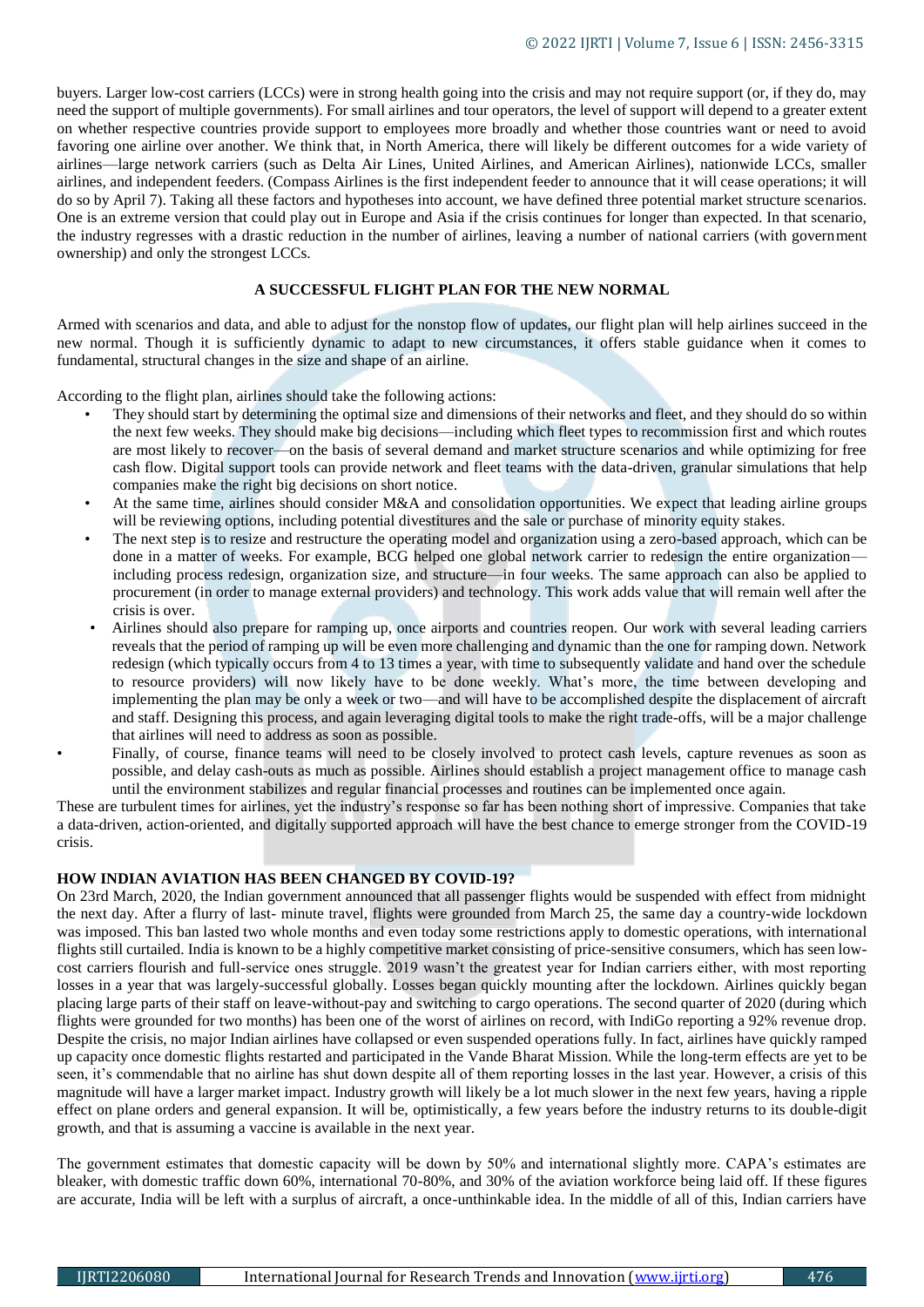been drawing up plans to expand their operations. The Vande Bharat Mission (VBM) may have opened up new route options for carriers in the long run, an invaluable piece of market insight. VBM has been a significant boost to airlines, allowing for some international flights and much- needed revenue. In the short term, low-cost carriers IndiGo and SpiceJet have considered starting long-haul flights to Europe, taking advantage of the repatriation traffic. SpiceJet has already teamed up with wet lease provider Hi Fly to start one-off long-haul flights. Meanwhile, Vistara has also begun it's long-awaited international flights, flying to London for now, and next to Frankfurt and Paris. The current crisis has revealed underserved parts of the market, especially international routes. This will be invaluable to future expansion for Indian carriers, who seem to be willing to jump at the chance after the crisis. Foreign airlines have picked up on this trend too, with United Airlines adding two new routes from Delhi and Bangalore this week to Chicago and San Francisco, respectively.

# **EXAMPLES OF NEW ROUTE DEVELOPMENT EXPERIENCE**

## **Air Mauritius**

To develop a 10-year business transformation plan for the national carrier of Mauritius. This included an in-depth review of the airline's current global network, and a clean sheet approach to recommending the routes that Air Mauritius should operate over the next 10 years based on analysis of the outlook for tourism flows, sixth freedom transfer opportunities, ability to capture feed from interline and codeshare partners, and the performance of new aircraft types.

## **Vancouver Airport**

We were engaged to evaluate the potential of the Canada-India market as whole and the route economics, supported by financial modelling, for direct services from Vancouver. The study was successfully used to support Air Canada's decision to launch Vancouver-Delhi non-stop services, initially 3x weekly and now operating daily.

## **Perth Airport**

CAPA was appointed to develop customised business cases to present to Indian carriers to launch services to Perth in Western Australia. The business cases comprised extensive qualitative research and quantitative analysis, traffic projections, a route financial model, and an innovative tourism product development and marketing strategy.

# **RECOMMENDATION AND CONCLUSIONS**

This research paper provides a much-needed assessment of airport route development practice because whilst route development is a well-known concept within the airport industry, there has been scant academic or industry research on the topic. Through the findings of an online survey of 124 airports worldwide, this paper sheds some light on the objectives of airport route development, the most common methods used, and the general level of involvement. However, readers should note that the findings are biased towards mid-sized airports and airports. The results demonstrate that the vast majority of airports are now actively involved in route development for a range of objectives and that the process and level of involvement is generally quite extensive, although this often depends on airport characteristics such as its size, geographic location, and the way in which it is operated. It is also likely to depend on the strategic focus of the airport and the business environment within which the airport operates. The findings contribute to the gap in literature on the subject but may also be used by airport management to further develop their own route development strategy and for learning from industry best practice. This will be particularly relevant to airports that are less advanced in their route development activities. It will also be important to airports seeking to debate route and tourism development strategies with their stakeholders. Indeed, a number of respondents provided feedback to a summary of the findings that was sent to them shortly after completing the survey, and one of them commented that: "Some of the results revealed in the survey are very useful and will certainly help airports in their internal discussions on the way they structure and steer their route development activities. It is also helpful to be presented to the airports' shareholders during strategic debates." Whilst this paper provides an important contribution to knowledge, it has limitations. In particular, the survey is based on responses from just 124 airports with responses concentrated from airports in Europe and North America where route development practice may be more advanced than in other world regions. Nevertheless, the analysis provides a significant information base from which further studies could be developed. This could include both quantitative evaluations using more explicative models, and an additional qualitative approach to get a richer understanding of route development activities. Specific recommendations emerge when considering future research in this important area. The most obvious is to investigate key factors for successful route development including the role that airport strategy and the airport's business environment plays on the relationship between route development practice and performance. It would be worth drawing upon the airline perspective here by investigating which practices have the most influence on their route development decisions and comparing this with the airport view. The focus of this paper is on the airport operator's activities, however, many airport stakeholders are likely to have an interest or even be actively involved with route development so the role of stakeholders in the route development process, particular those related to the tourism sector, is also worth investigating. Up until comparatively recently, route development was primarily considered to be an airline function, and airports largely responded to requests from airlines rather than proactively seeking their business. Few airports practised the art of route development. This paper shows that airports have clearly entered a new era in route development practice that is underpinned by intelligence based and highly targeted and proactive approaches, especially to personal selling, and from a growing and dedicated team of airport route development personnel. This relatively new area of airport management is likely to spread and continue to evolve as more airports worldwide seek to develop their provision of air services and expertise in route development.